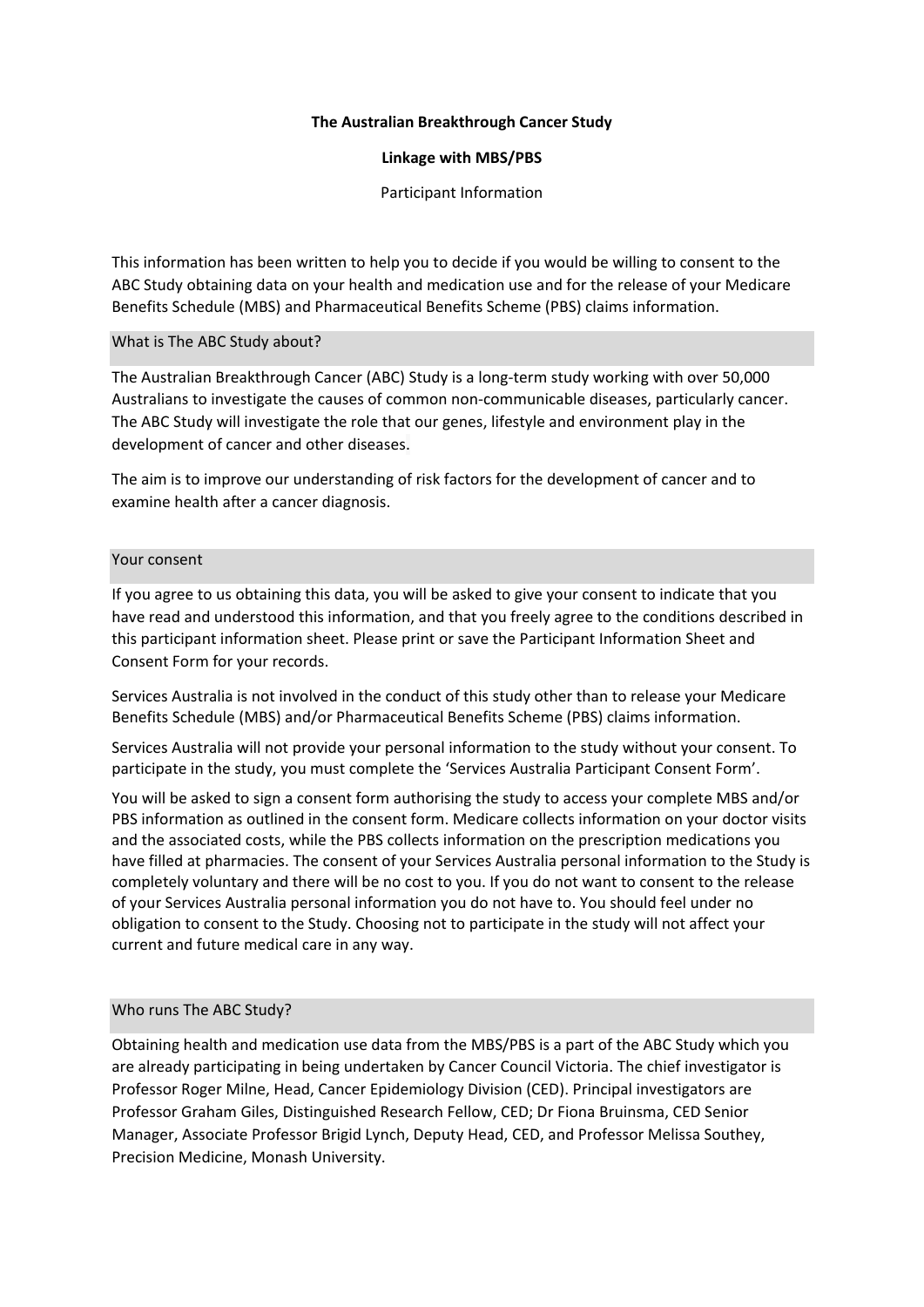## Does the study have approval from an ethics committee?

The study has been approved by the Human Research Ethics Committee of Cancer Council Victoria. This study will be carried out according to the National Statement on Ethical Conduct in Human Research (2007, updated 2018) (HREC No 1403).

Services Australia has confirmed that a Human Research Ethics Committee (HREC) that is registered with the National Health and Medical Research Council (NHMRC), and operates within guidelines set out by the NHMRC has approved this research and any associated documents.

### Do I have to participate in this component of the study?

Your participation in this component of the study is completely voluntary and there will be no cost to you. If you do not want to take part in this study you do not have to. You should feel under no obligation to participate in this study. Choosing not to take part in this study will not affect your current and future medical care in any way.

### What if I no longer want to participate?

You are under no obligation to continue with the research study. You may change your mind at any time about participating in the research. People withdraw from studies for various reasons and you do not need to provide a reason. You can withdraw from the study at any time by completing and signing the ['Participant Withdrawal of Consent Form'](https://www.abcstudy.com.au/member/withdraw.aspx) or by contacting the study team on 1800 688 419 or email abcstudy@cancervic.org.au. This form is provided at the end of this document, and is to be completed by you and supplied to the research team if you choose to withdraw at a later date. If you withdraw from the study, you will be able to choose whether the study will destroy or retain the information it has collected about you. You should only choose one of these options. Where both boxes are ticked in error or neither box is ticked, the study will destroy all information it has collected about you. If you no longer want your information they will be de-identified and/or destroyed securely. If you withdraw after analyses have been undertaken, it may not be possible to withdraw all data as it may have been included in analyses.

You are under no obligation to continue with the consented release of your Services Australia information. You may change your mind at any time about releasing your information to the Study.

You can withdraw your consent to release your Services Australia information by completing and signing the 'Services Australia Participant Withdrawal of Consent Form'. This form is provided at the end of this document, and is to be completed by you and supplied to the research team if you choose to withdraw your consent at a later date.

#### What does the study involve?

The ABC Study is a long-term study that aims to investigate the development of cancer and other diseases across many years.

For this component of the study we are asking for consent to: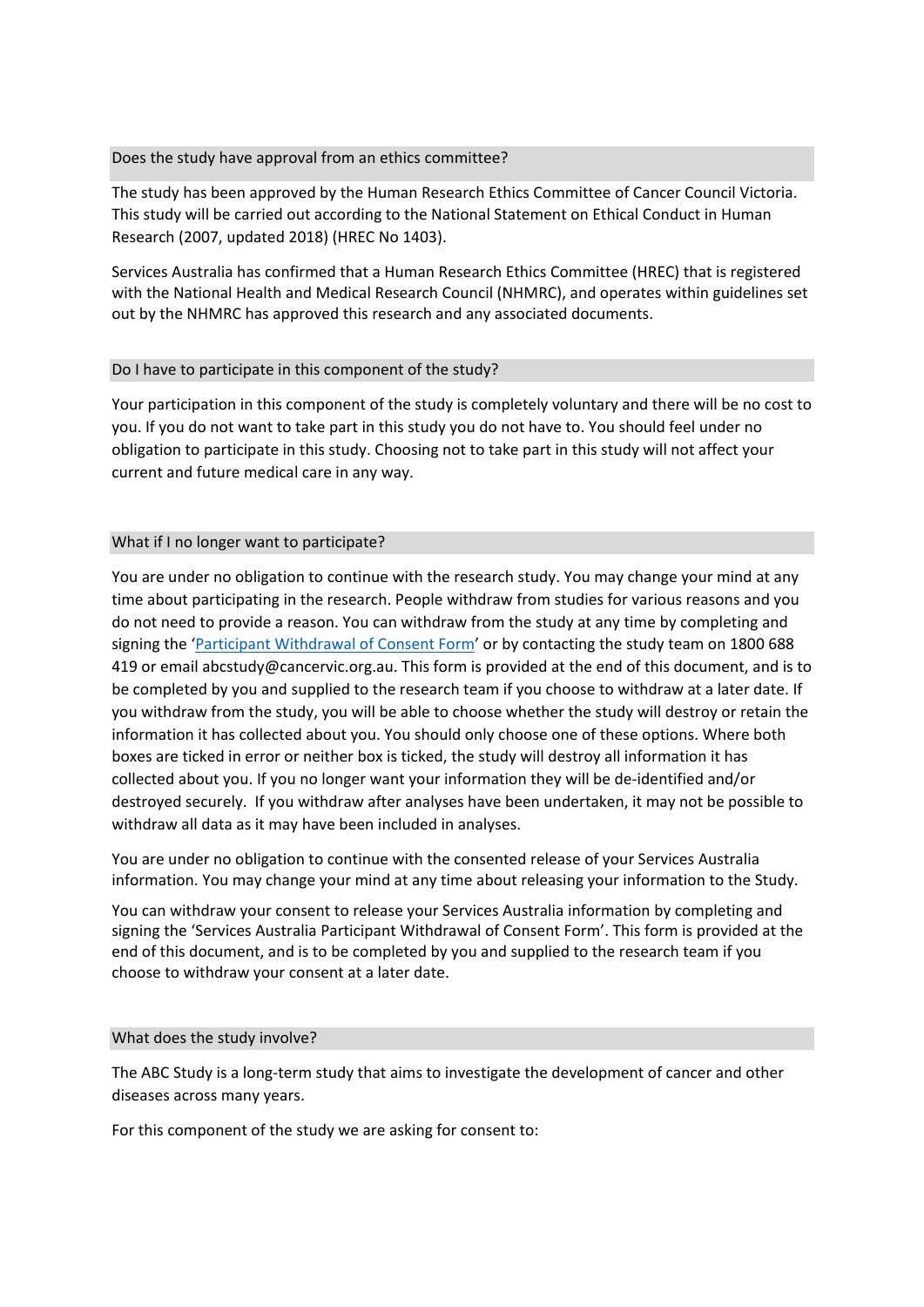- i. link with records held by the Pharmaceutical Benefits Scheme (PBS) to investigate the risk of cancer and other diseases associated with use of analgesics, medications for acid-related disorders (for example antacids and proton pump inhibitors) and medications that act on the cardiovascular system (for example antihypertensive medications, statins, ACE inhibitors)
- ii. link with records held by the Medicare Benefits Schedule (MBS) on diagnostic procedures and investigations, imaging services, pathology services and therapeutic procedures following a diagnosis of cancer. This will enable us to obtain a comprehensive picture of health following a diagnosis of cancer.

The information obtained will be stored with identifiers removed and will only be available for use by the ABC Study team. This information will be retained for at least 15 years. At the end of this time either a request will be made to retain this data for an additional period or the electronic data will be destroyed (including archive versions but excluding where data has been incorporated into analysis files used for publication of findings).

Your personal information specified within the consent form will be sent securely to Services Australia to authorise the release of your Services Australia information to the Study. Services Australia will retain your consent form for the life of the study as a record of your consent. A copy of your consent form will also be retained by the ABC Study for the life of the study. Your Services Australia information will be de-identified and stored securely by the ABC Study on servers, or hosted through cloud computing providers, physically located within Australian borders. Your Services Australia information will not be sent outside of Australian jurisdiction and is governed by the Privacy Act 1988.

Your Services Australia information that has been included in de-identified databases will be securely destroyed after the final publication of the study. However, if you withdraw from the Study you can request the destruction of your Services Australia information, provided it has not been deidentified, analysed and published. All information will be securely destroyed at the completion of the study in a manner appropriate to the security classification of the record content.

## 7. How are my privacy and confidentiality protected?

All electronic records containing personal information held by the Cancer Epidemiology Division (CED), CCV are accessed via password protected computers at CCV. Data are stored in compliance with the Commonwealth Privacy Act. Further details about Cancer Council's Privacy Policy are available on the website [https://www.abcstudy.com.au/home/siteinfo/privacy.](https://www.abcstudy.com.au/home/siteinfo/privacy)

Cancer Council Victoria is subject to privacy and health records laws which regulate how it collects and handles personal information, including sensitive and health information. Further details about how it handles your personal information is set out in its Privacy Policy (as amended from time to time), available on Cancer Council Victoria's website or here. You should review our Privacy Policy regularly, as it may be amended during the course of the ABC Study to reflect changes to our practices and legal obligations.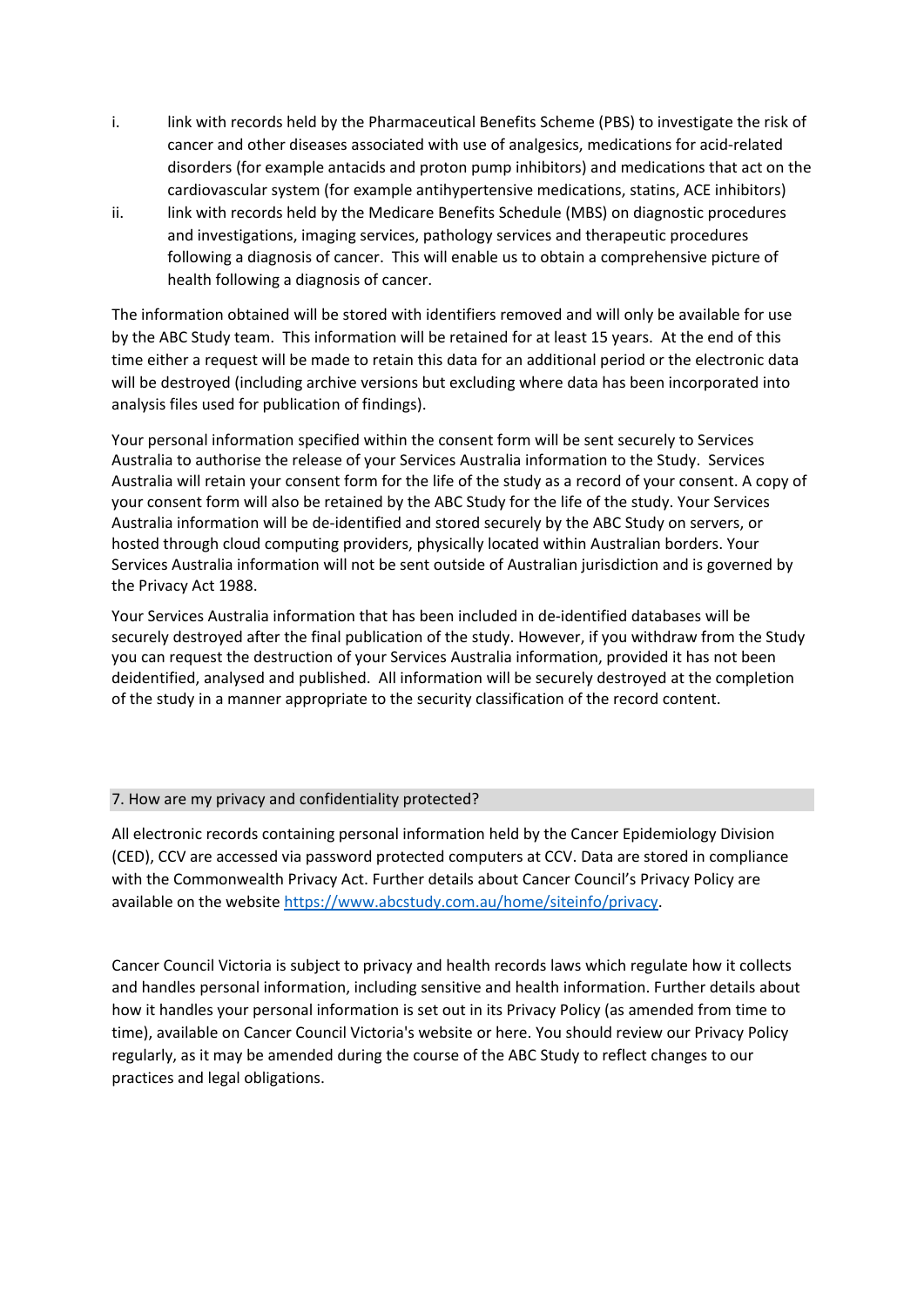Access to information that identifies you, such as your name, date of birth and address, will be restricted to staff employed by Cancer Council Victoria to maintain contact with you for the duration of your participation in this study.

Electronic data relating to this project are stored securely within private cloud computing environments. CCV has agreements with each hosting company which conforms to, and is compliant with, CCV's privacy policy and are certified as compliant. The hosting company vendor provides and manages the physical servers located within their data centre. The virtualised servers are contained within data centres based in south-eastern Australia and there is no cross-border transmission of data outside of Australia. A secure link is used to access data at the data centre from the CCV network. Only authorised staff using PCs within the CCV's secured IT network are able to access data hosted on the cloud computing services. These staff are required to sign confidentiality agreements as a condition of their employment. For further information, please refer to the Cancer Council Victoria Privacy Statement.

Government agencies and publishers of scientific journals sometimes require research data to be available via open or mediated access data repositories that meet international security and safety standards for sharing data. In such cases, no individually identifiable data would be provided. We will not include your name or other identifying information in any publication.

In accordance with relevant Australian and/or Victorian privacy legislation, you have the right to access the information about you that is collected and held by us. You also have the right to ask for information to be corrected. Contact the study team on 1800 688 419 or email abcstudy@cancervic.org.au if you would like to access your information. If you do so, once we verify your identity, you will receive a copy of data obtained at the time of request.

# How can I find out what the researchers learn from the study?

All participants will occasionally be sent newsletters which will highlight any interesting findings, as they become available, or future plans for the study. Participation in the study should not alter your use of routine health care or health screenings in any way.

## Are there any benefits to me?

You might not receive any direct benefits by participating in the ABC Study, but the results of the research could benefit others in the future. This study will examine the association between medication use and risk of cancer and other diseases as well as looking at the health of individuals post a cancer diagnosis. This will allow us to better prevent and treat these diseases in the future.

#### Are there any risks to me?